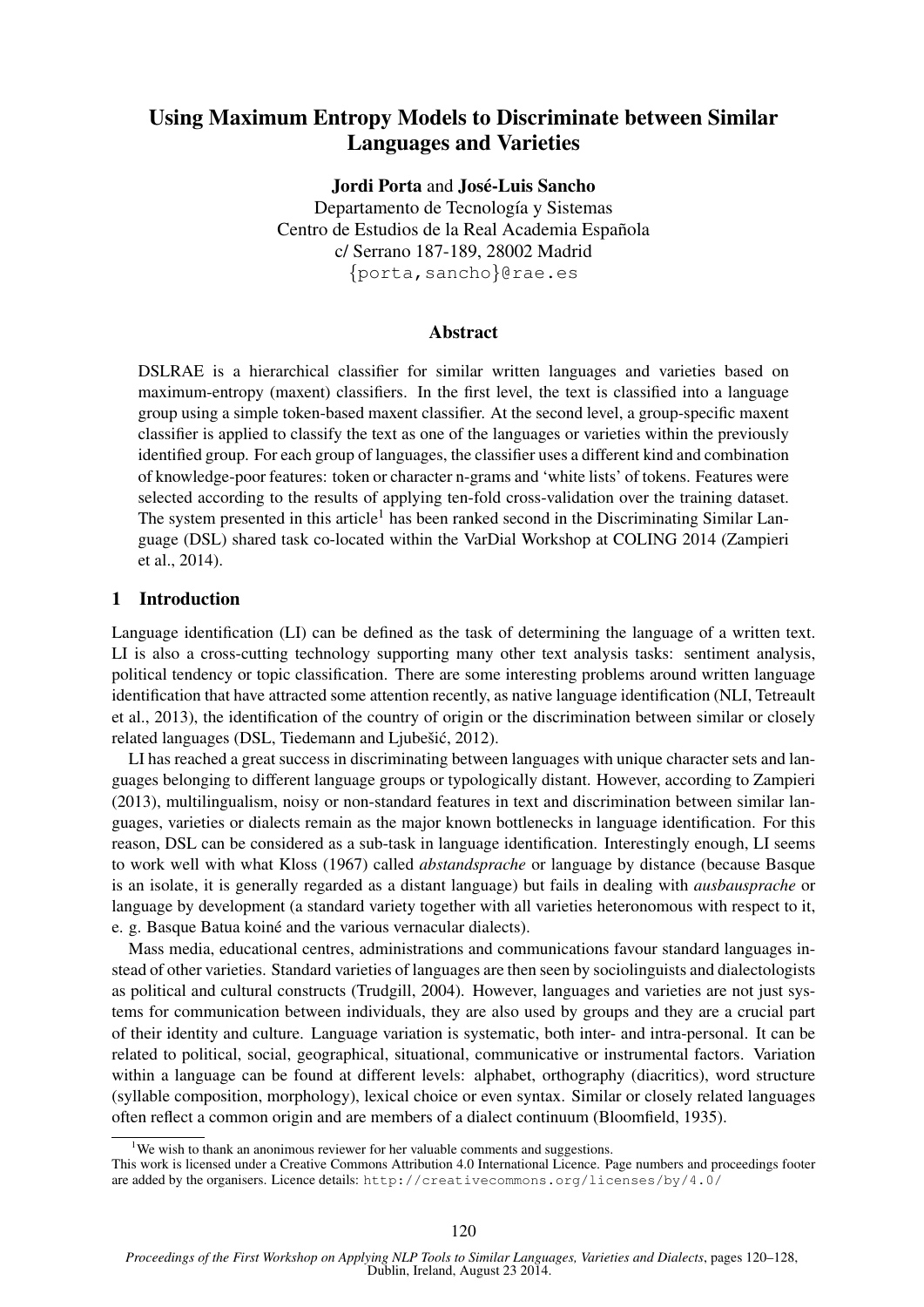Solutions to language identification are often based either on generative or discriminative character n-gram language models. While character-based methods provide a means to distinguish between different languages on the basis of coarse-grained statistics on n-grams, it seems that discriminating between similar languages needs more fine-grained distinctions not always reflected by n-gram character distributions. According to Tiedemann and Ljubešić (2012), character-based n-gram methods fail for languages with a high lexical overlap, since the more shared words between two languages, the more similar will their n-gram character frequency profiles be.

| Group | Model          | Lang/Var                 | Precision | Recall | $F_1$ -score |
|-------|----------------|--------------------------|-----------|--------|--------------|
|       |                | bs                       | 0.930     | 0.889  | 0.909        |
| A     | $C$ 1-5        | hr                       | 0.924     | 0.941  | 0.932        |
|       |                | sr                       | 0.929     | 0.953  | 0.941        |
| B     | L <sub>1</sub> | id                       | 0.988     | 0.994  | 0.991        |
|       |                | my                       | 0.994     | 0.988  | 0.991        |
| C     | $T1-2$         | cz                       | 1.000     | 0.999  | 0.999        |
|       |                | sk                       | 0.999     | 1.000  | 0.999        |
| D     | $T1-2$         | $pt-BR$                  | 0.933     | 0.964  | 0.948        |
|       |                | $pt$ - $PT$              | 0.963     | 0.930  | 0.946        |
| Ε     | $T1-2$         | $es-AR$                  | 0.942     | 0.816  | 0.874        |
|       |                | $es$ -ES                 | 0.837     | 0.949  | 0.890        |
| F     | L <sub>1</sub> | $en$ -GB                 | 0.959     | 0.411  | 0.575        |
|       |                | $en$ -US                 | 0.643     | 0.932  | 0.761        |
|       |                | <b>Overall without F</b> | 0.949     | 0.947  | 0.947        |
|       |                | <b>Overall</b>           | 0.926     | 0.932  | 0.928        |

Table 1: Macro-averaged Precision, Recall and  $F_1$ -score on the DSL training dataset resulting from 10fold cross-validation using the best model for each group of languages o varieties. Model has a letter code indicating the kind of elements considered: C (characters), T (tokens), L (tokens from the list of the 10,000 most frequent tokens), and a number indicating how many consecutive elements have been taken in a feature: 1 (unigrams), 1-2 (unigrams and bigrams), 1-5 (sequences of length one to five).

## 2 Previous Approaches

Although focused on formal languages, Gold (1967) is usually credited as the first to attempt computational language identification. In particular, two common LI approaches, namely n-gram language models and white (or black) lists, echo Gold's information presentation methods. In the 1990s, language identification was formulated as a sub-task of text categorization and varied approaches were explored. Beesley (1988) pioneered the use of character n-grams models, which were also used by Dunning (1994) and Cavnar and Trenkle (1994). Grefenstette (1995) compared this approach to Ingle (1978), based on the frequency of short words. The interested reader is referred to Zampieri (2013) for a review of some statistical and machine learning proposals and to both Baldwin and Lui (2010) and Lui and Baldwin (2011) for an overview of some linguistically motivated models.

As Baldwin and Lui (2010) or Tiedemann and Ljubešić (2012) point out, language identification is erroneously considered an easy and solved problem<sup>2</sup>, in part because of some general purpose systems being available, notably TextCat<sup>3</sup>, Xerox Language Identifier<sup>4</sup> and, more recently, langid.py (Lui and Baldwin, 2012). While it is true that it is possible to obtain brilliant results for a small number of languages (Baldwin and Lui, 2010) or typologically distant languages (Zampieri et al., 2013), accurately discriminating among closely related languages or varieties of the same language has been repeatedly reported as a bottleneck for language identification systems, in particular for those based on n-grams.

<sup>&</sup>lt;sup>2</sup>See McNamee (2005) eloquent title.

<sup>3</sup> http://odur.let.rug.nl/vannoord/TextCat

<sup>4</sup> http://open.xerox.com/Services/LanguageIdentifier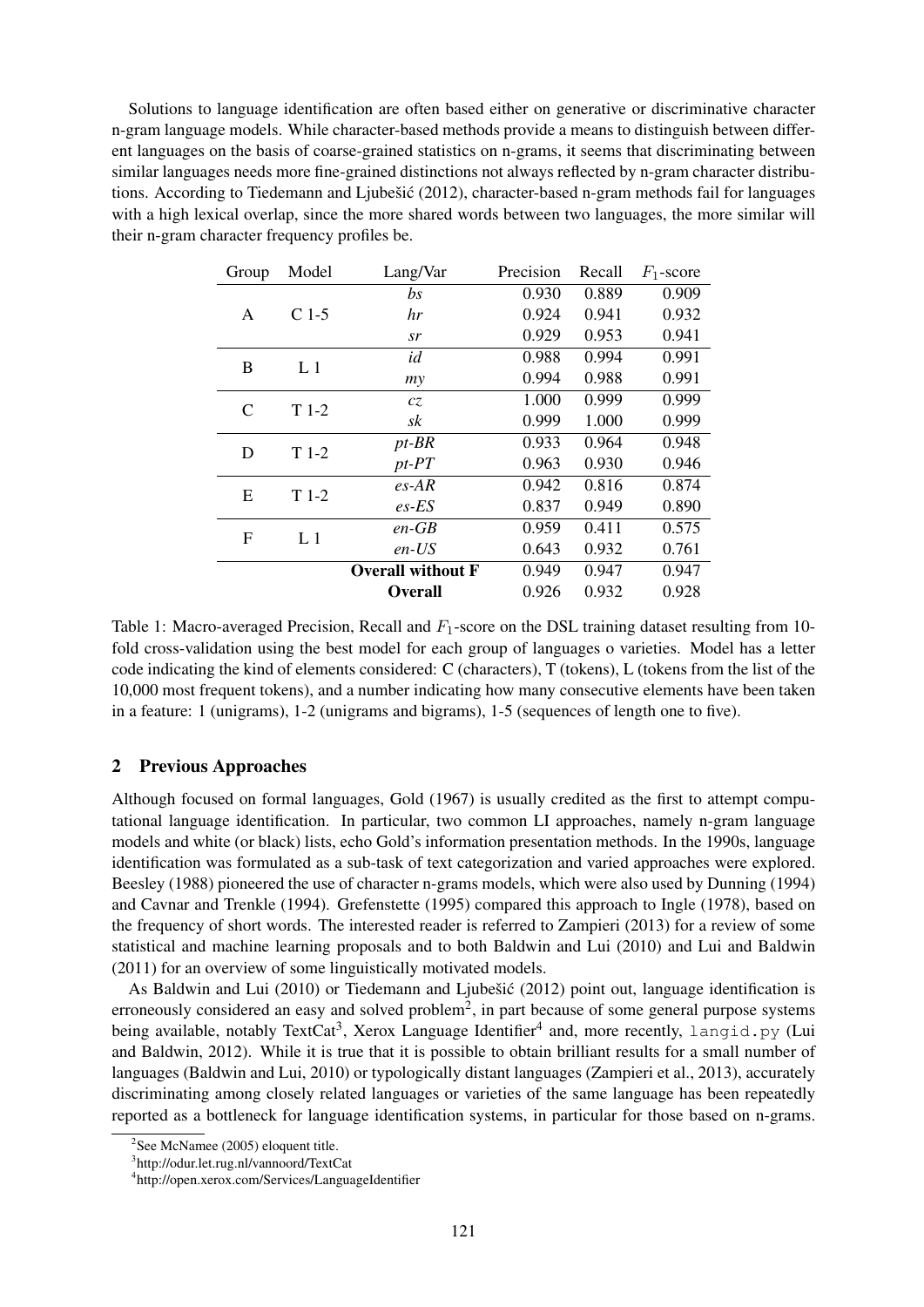Back in 2004, Padró and Padró concluded that "since the tested systems tend to fail when distinguishing similar languages (e.g. Spanish and Catalan), further research could be done to solve these cases." Martins and Silva (2005) report similar difficulties in discriminating among European and Brazilian Portuguese. Ranaivo-Malançon (2006) motivates her work on the unsatisfactory performance of (then) available language identifiers when dealing with close languages such as Malay and Indonesian. Ljubešić et al. (2007) do not even attempt to distinguish Bosnian from Croatian when developing a Croatian identifier because of their closeness. Trieschnigg et al. (2012) come as an exception as they report satisfactory results in identifying sixteen varieties of Dutch with TextCat.

Ranaivo-Malancon (2006) presents a cascaded language identifier for Malay and Indonesian. It first distinguishes Malay or Indonesian from other four European languages using trigrams extracted from the most frequent words from each language. Texts classified as Malay or Indonesian are subsequently scanned for some linguistic features (format of numbers and exclusive words), yielding a more precise performance than TextCat.

Ljubešić et al. (2007) also propose a cascaded identifier that relies on 'black lists' to discard non-Balkan languages and a second order Markov model on n-grams to discriminate among them, augmented with a 'black list' component that raises accuracy up to 0.99 when dealing with the most difficult pair (Croatian and Serbian). This work is followed up in Tiedemann and Ljubešić (2012) where  $9\%$ of improvement over standard approaches is reported and where support for Bosnian discrimination is included.

Huang and Lee (2008) use a bag of the most frequent words to build a voting identifier for three Chinese varieties with a top accuracy of 0.929. More recently, Zampieri (2013) compares the performance of n-gram based models to machine learning methods using bag of words when discriminating similar languages and varieties obtaining comparable performance with both approaches.

Grouin et al. (2010) present the shared task DEFT 2010. Participants were challenged to identify the decade, country (France and Canada) and newspaper for a set of journalistic texts. As far as the country labeling is concerned, they report an upper 0.964  $F_1$ -measure and an average of 0.767. Very brief descriptions of the systems are also offered.

Zampieri and Gebre (2012) present a log-likelihood estimation method for language models built on orthographical (character n-grams), lexical (word unigrams) and lexico-syntactic (word bigrams) features. They report a 0.998 accuracy distinguishing European and Brazilian Portuguese with a language model based on character 4-grams. This approach is adapted in Zampieri et al. (2013) to deal with Spanish varieties, where the role of knowledge-rich features (POS tags) is also explored. They report a 0.99 accuracy when binarily distinguishing Argentinean and Mexican Spanish with single words or bigrams.

Trieschnigg et al. (2012) compare the performance of TextCat to the nearest neighbour and nearest prototype in combination with a cosine distance when distinguishing among sixteen varieties of Dutch. They report a micro-average  $F_1$ -score of 0.799 (and a macro-average  $F_1$ -score of 0.527) with a top  $F_1$ -score of 0.987 when dealing with Frisian.

Lui and Cook (2013) report experiments with different classifiers to map English documents to their country of origin. An SVM classifier with bag of words is top ranked with a macro-average 0.911  $F_1$ score in a cross-domain setting and 0.975 in an in-domain setting.

All these previous works (with the sole exception of Trieschnigg et al. (2012), where a general purpose LI system yields a satisfactory performance) agree in the specificity of DSL regarding LI. Maybe because of that, two level approaches are not uncommon. Features used to discriminate seem to be languagegroup specific, altough word rather than character features seem to perform better (Zampieri and Gebre (2012) report best results for character 4-grams, however, given that European and Brazilian Portuguese do not completely share ortography).

## 3 Maximum Entropy Models and Feature Engineering

Maximum Entropy modelling is a general purpose machine learning framework that has proven to be highly expressive and powerful in many areas. Maximum Entropy (maxent) was first introduced into natural language processing by Berger et al. (1996) and Della Pietra et al. (1997). Since its introduction,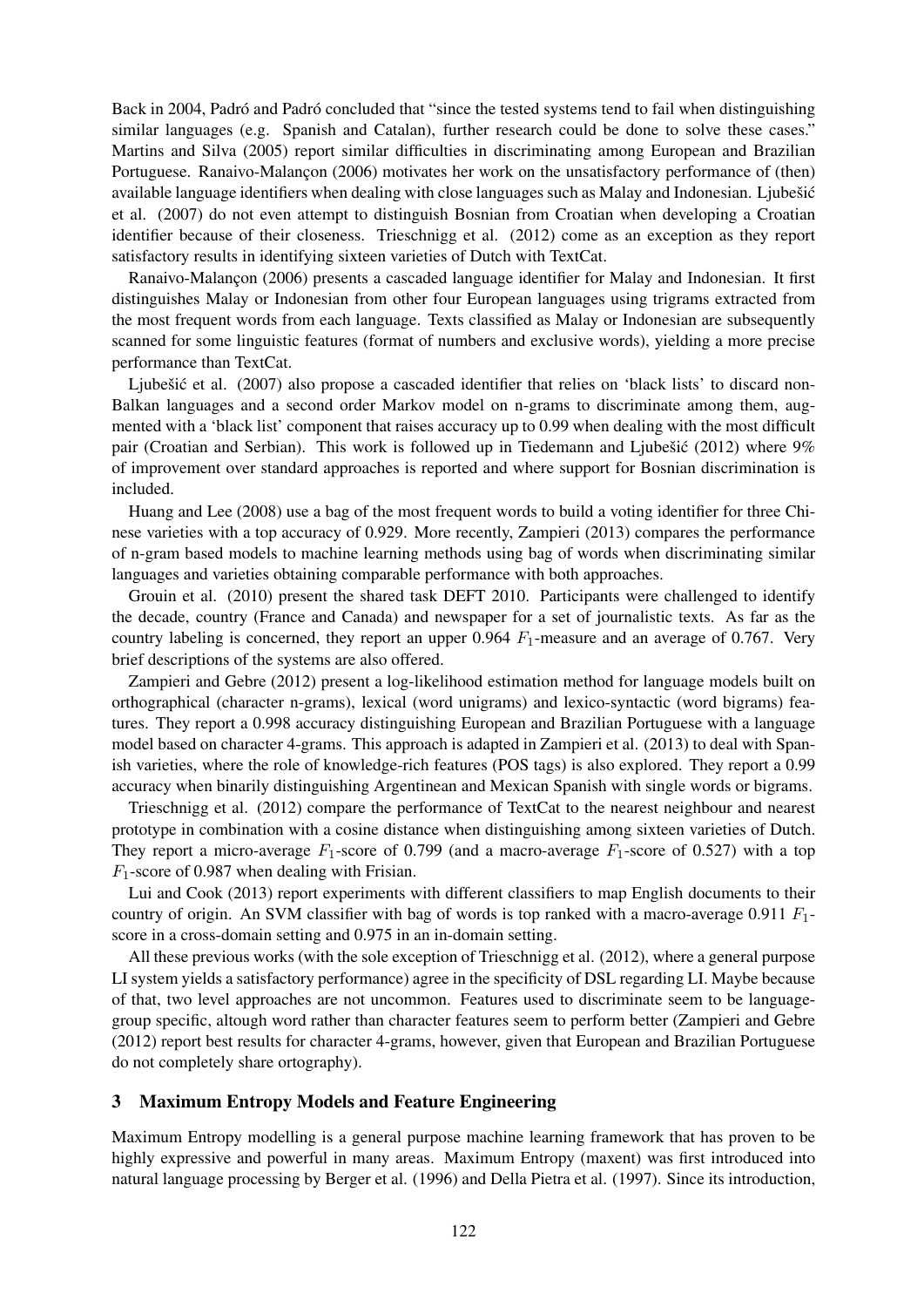Maximum Entropy techniques and the more general framework of Random Fields have been applied extensively to natural language processing problems, where maxent classifiers are commonly used as an alternative to Naïve Bayes classifiers. In maxent modelling, the probability that an example  $x$  is in a class  $c$  is estimated from its bag of words (or n-grams) as:

$$
p(c|x) = \frac{1}{Z} \exp \sum_{y \in bow(x)} \sum_{i=1}^{N} w_{ci} \cdot f_i(c, y)
$$

where  $f_i(c, y)$  are indicator functions,  $w_{ci}$  is the weight assigned to feature i in class c, and Z is a normalization factor. Features are modelled by indicator functions  $f_i(c, y)$ , which are evaluated to one when the feature  $i$  for a particular class  $c$  is true for a word  $y$  and zero otherwise. The following is an example of an indicator function modelling the presence of a particular word in a class:

$$
f_1(c, y) = \begin{cases} 1, & c = en\text{-}GB \land y = \text{`colour'}\\ 0, & \text{otherwise} \end{cases}
$$

The class assigned to an example  $x$  is the most probable one:

$$
\hat{c} = \arg\max_{c \in C} p(c|x)
$$

The maxent classifiers are implemented with the toolkit of Zhang Le (2004), and the parameters of the model are estimated using Generalized Iterative Scaling (Darroch and Ratcli, 1972).

Having chosen a closed approach to the DSL shared task, no other resources than the text samples given as training and development datasets have been used in features design. In this knowledge-poor approach to the problem, the maxent classifier has been trained with token and character n-gram features. Character-based features are obtained with a simple character tokenizer. However, for token-based features, texts are tokenized using an orthographic tokenizer which splits punctuation from words. Several bags of features have been considered during the experiments: single tokens (T1), single words from the list of the 10,000 most frequent tokens (L1), token bigrams (T2), and n-grams of character sequences of length from one to five (C1-5). We will also refer to the lists of the 10,000 most frequent words as 'white list', which have a complementary role to the 'black lists' of Tiedemann and Ljubešić (2012).

To determine which features are best suited to each group, we measured their performance using tenfold cross-validation on the training dataset and using the development dataset for testing. For group A, best results were obtained using bag of features consisting of variable length character n-grams ranging from one to five (C1-5). On group B, token bigrams (T2) performed slightly better in the development set than in the training set than the 'white list' of tokens (L1), which seems to indicate a better generalisation of the former on unseen examples. Results for group C were similar for all features considered. Regarding groups D and E, token-based features got similar results, with slightly better results for token bigrams. Finally, for English (group F) results were generally bad, reaching the 'white list' the better results. Group F is known to contain more than a few misclassifications due to news cross citing between American and British press. Results for each group's best model using ten-fold cross-validation on the training dataset are shown in Table 1. All figures have been macro averaged, i.e., they have been computed averaging the ten folds.

Because best results for each group are obtained with different feature sets, a new classifier is introduced. This classifier determines the language/variety group of each example before applying its particular group classifier. As can be seen in Table 2, the degree of token overlap between languages and varieties of different groups is rather low compared with the degree of overlap within the same group. Using only tokens, total accuracy is reached on the training dataset using cross validation. A classifier applying several classifiers in the way we propose is known as a hierarchical two-level classifier.

#### 4 Evaluation and Error Analysis

Having as a goal to assess the performance of the hierarchical maxent classifier with the DSL task dataset, models were trained using all the examples provided in the training and development datasets.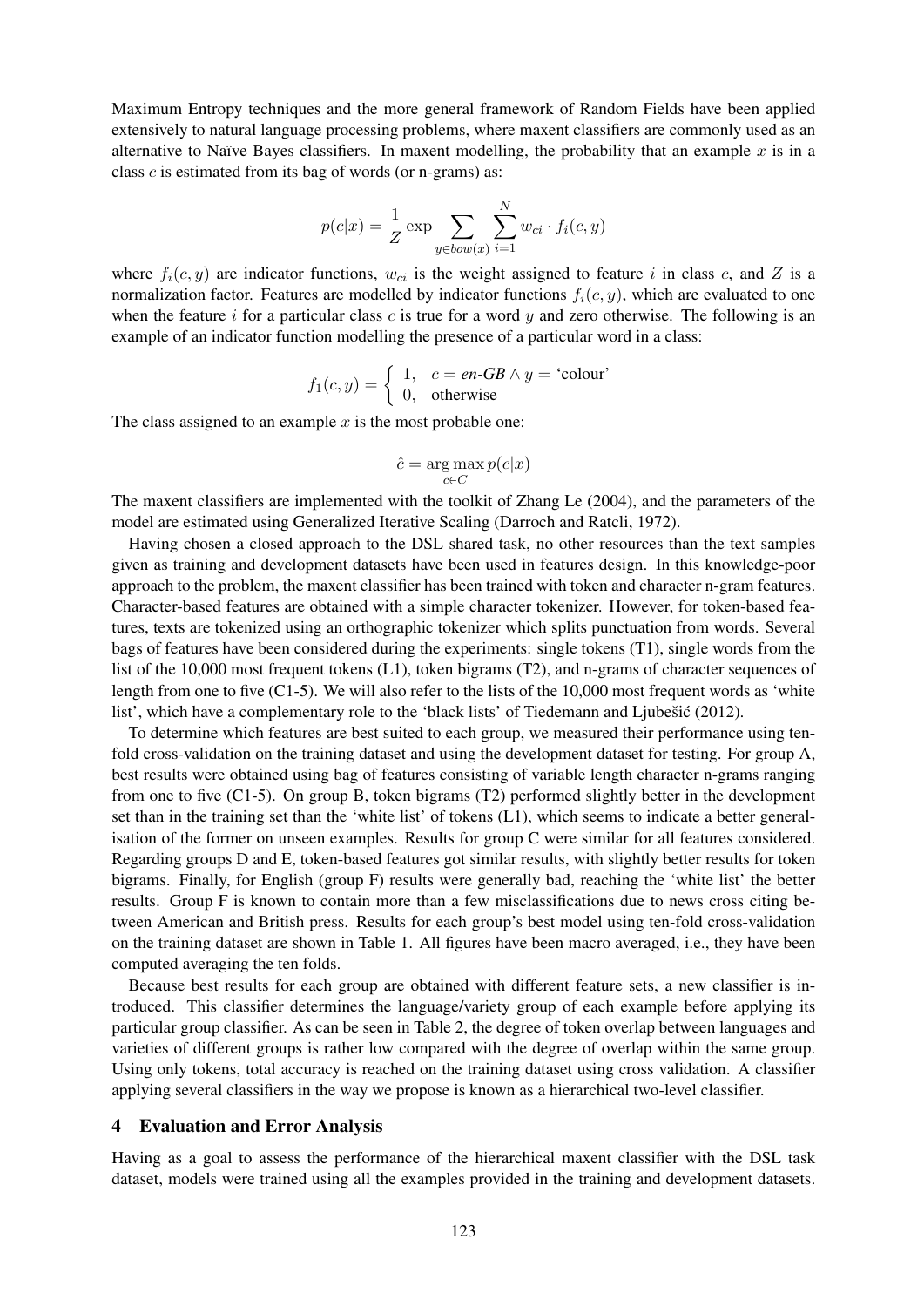|             | bs | hr    | sr    | id   | mv    | sk   | cz   | $pt-BR$ | $pt-PT$ | $es-AR$ | $es$ -ES | $en$ -GB | $en$ -US |
|-------------|----|-------|-------|------|-------|------|------|---------|---------|---------|----------|----------|----------|
| bs          |    | 35.51 | 31.29 | 2.25 | 2.05  | 2.09 | 1.95 | 1.91    | 2.00    | 1.92    | 1.99     | 2.09     | 2.10     |
| hr          |    |       | 41.18 | 2.47 | 2.21  | 2.15 | 2.04 | 2.08    | 2.20    | 2.12    | 2.16     | 2.42     | 2.39     |
| sr          |    |       |       | 2.06 | 1.74  | 1.95 | 1.79 | 1.63    | 1.72    | 1.69    | 1.69     | 1.68     | 1.68     |
| id          |    |       |       |      | 19.02 | 2.36 | 2.47 | 4.00    | 4.14    | 4.35    | 4.21     | 6.81     | 6.74     |
| my          |    |       |       |      |       | 1.91 | 2.00 | 3.43    | 3.61    | 3.75    | 3.52     | 6.40     | 6.23     |
| sk          |    |       |       |      |       |      | 9.45 | 2.12    | 2.15    | 2.20    | 2.22     | 2.55     | 2.56     |
| cz          |    |       |       |      |       |      |      | 2.18    | 2.25    | 2.24    | 2.27     | 2.73     | 2.70     |
| $pt-BR$     |    |       |       |      |       |      |      |         | 29.17   | 12.04   | 11.63    | 4.62     | 4.60     |
| $pt$ - $PT$ |    |       |       |      |       |      |      |         |         | 12.14   | 12.50    | 4.92     | 4.94     |
| $es-AR$     |    |       |       |      |       |      |      |         |         |         | 30.91    | 5.52     | 5.52     |
| $es$ -ES    |    |       |       |      |       |      |      |         |         |         |          | 4.89     | 4.90     |
| $en$ -GB    |    |       |       |      |       |      |      |         |         |         |          |          | 32.76    |
| $en$ -US    |    |       |       |      |       |      |      |         |         |         |          |          |          |

Table 2: Lexical overlap between pairs of languages as a percentage. Only orthographic forms and punctuation signs appearing more than once in the training dataset has been considered.

| Model   | Lang/Var                                             | Precision | Recall | $F_1$ -score |
|---------|------------------------------------------------------|-----------|--------|--------------|
|         | bs                                                   | 0.903     | 0.875  | 0.889        |
| $C$ 1-5 | hr                                                   | 0.923     | 0.931  | 0.927        |
|         | sr                                                   | 0.928     | 0.951  | 0.939        |
|         | id                                                   | 0.991     | 0.996  | 0.993        |
|         | my                                                   | 0.996     | 0.991  | 0.993        |
|         | cz                                                   | 1.000     | 1.000  | 1.000        |
|         | sk                                                   | 1.000     | 1.000  | 1.000        |
| $T1-2$  | $pt-BR$                                              | 0.933     | 0.964  | 0.948        |
|         | $pt$ - $PT$                                          | 0.962     | 0.931  | 0.946        |
|         | $es-AR$                                              | 0.950     | 0.819  | 0.879        |
|         | $es$ -ES                                             | 0.840     | 0.957  | 0.895        |
|         | $en$ -GB                                             | 0.486     | 0.713  | 0.578        |
|         | $en$ -US                                             | 0.463     | 0.247  | 0.322        |
|         | <b>Overall without F</b>                             | 0.948     | 0.948  | 0.947        |
|         | <b>Overall</b>                                       | 0.875     | 0.870  | 0.872        |
|         | L <sub>1</sub><br>$T1-2$<br>$T1-2$<br>L <sub>1</sub> |           |        |              |

Table 3: Macro-averaged Precision, Recall and  $F_1$ -score on the DSL test dataset. Models are described in Table 1.

Table 4 shows the confusion matrix for the classifier on the test dataset and Table 1 the results in terms of precision, recall and  $F_1$ -score for each language and variety. As can be seen in Table 4, no example has been classified outside in a wrong group.

Tan et al. (2014) provide a baseline using a Naïve Bayes classifier on character 5-grams. As can be seen if Table 3 is compared with Table 4 of Tan et al. (2014), figures for group A are slightly below the baseline, groups B and C achieve the same results, D and E groups get slightly better results with the maxent classifier, and the biggest difference is found in group F, having better results Naïve Bayes. The overall result without group F is similar: an  $F_1$ -score of 0.947 for maxent and 0.942 for Naïve Bayes.

The DSL Corpus is composed of journalistic comparable texts to make the corpus suitable for discriminating similar languages and languages varieties but not text types or genres. Tiedemann and Ljubešić (2012) avoid biases towards topic and domain by experimenting with parallel texts reaching an overall accuracy of 90.3% for group A (*br*, *hr*, *sr*) using a 'black list' classifier and comparing its results with a Naïve Bayes approach. They found that the 'black list' classifier generalise better than the Naïve Bayes approach when moving from parallel to comparable corpora, since the former classifier is based on more informative features than the later.

Results of ten-fold cross-validation on the training dataset for different feature settings for group E (Spanish) were consistent with those of Zampieri et al. (2013), where word bigrams are reported to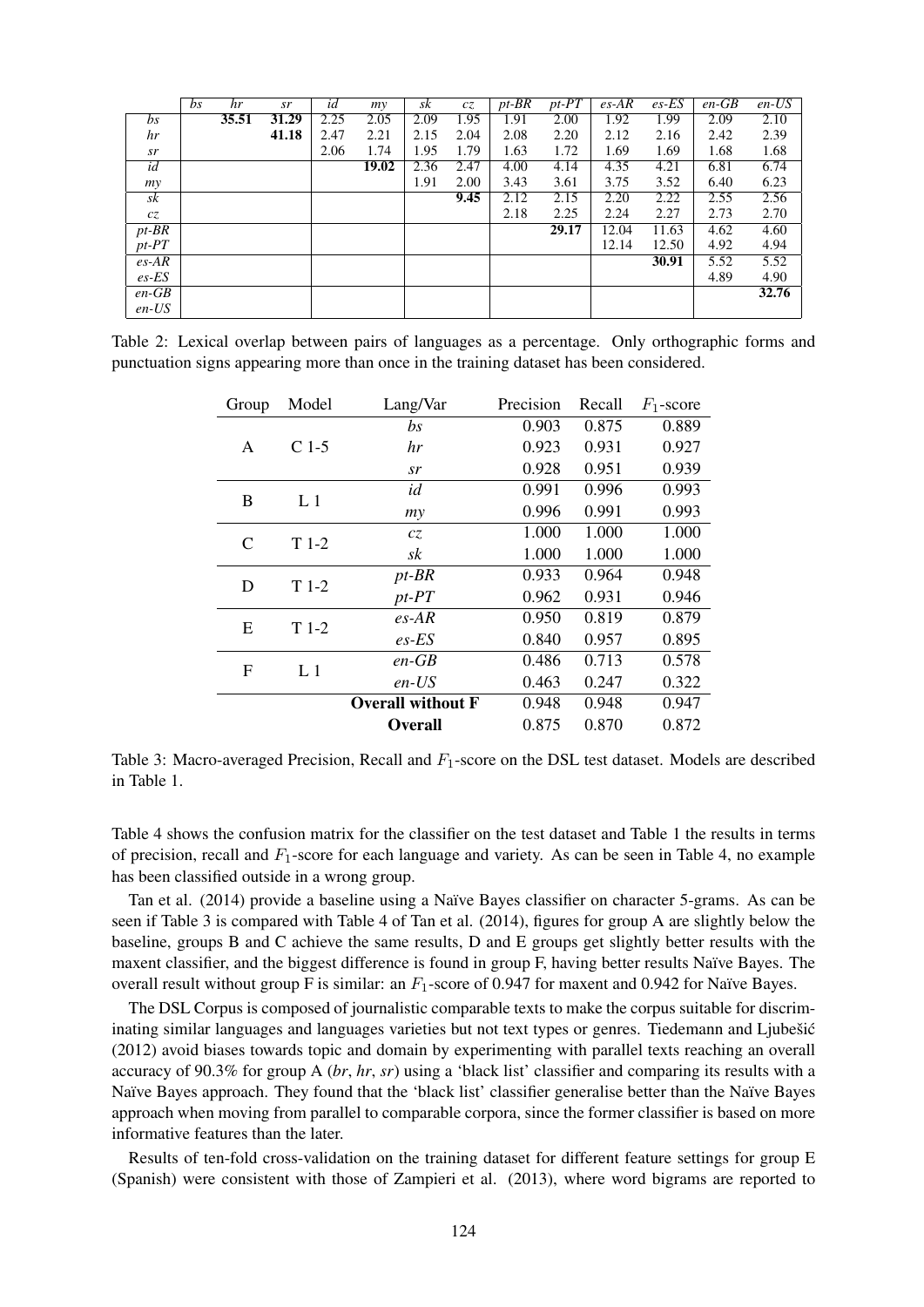|             | bs       | hr       | sr       | id       | mv             | CZ.   | sk       | $pt-BR$  | $pt$ - $PT$ | $\overline{es-AR}$ | $es$ -ES | $en-GB$  | $en$ -US |
|-------------|----------|----------|----------|----------|----------------|-------|----------|----------|-------------|--------------------|----------|----------|----------|
| bs          | 875      | 61       | 64       | $\Omega$ | 0              | 0     | 0        | $\Omega$ | $\theta$    | $\theta$           | 0        | $\theta$ |          |
| hr          | 60       | 931      | 9        |          | 0              |       |          |          |             |                    |          |          |          |
| sr          | 33       | 16       | 951      | $\Omega$ | 0              |       |          |          | O           |                    | $\theta$ | $\theta$ |          |
| id          | $\Omega$ | 0        | 0        | 996      | 4              | 0     |          | $\Omega$ | 0           | 0                  | 0        | 0        |          |
| my          | 0        |          |          | 9        | 991            | 0     |          |          |             |                    | 0        |          |          |
| cz          | $\theta$ | $\Omega$ | $\Omega$ | $\Omega$ | $\overline{0}$ | 1,000 | $\Omega$ | $\Omega$ | 0           | $\Omega$           | $\Omega$ | $\Omega$ | $\Omega$ |
| sk          | 0        | $^{(1)}$ |          | 0        | 0              | 0     | 1,000    | 0        | 0           |                    | $_{0}$   | 0        |          |
| $pt-BR$     | $\theta$ |          | $\Omega$ | $\Omega$ | 0              | 0     | 0        | 964      | 36          | 0                  | 0        | $\Omega$ |          |
| $pt$ - $PT$ | $\theta$ | $\theta$ |          | $\theta$ | 0              | 0     | 0        | 69       | 931         | 0                  | 0        | 0        |          |
| $es-AR$     | $\theta$ | $\Omega$ | $\Omega$ | $\Omega$ | 0              | 0     | $\Omega$ | $\Omega$ | $\Omega$    | 819                | 181      | $\Omega$ | 0        |
| $es$ -ES    | $\theta$ |          |          | $\theta$ | 0              |       |          | 0        | 0           | 43                 | 957      | $\Omega$ |          |
| $en$ -GB    | $\theta$ | $\Omega$ | $\Omega$ | $\Omega$ | 0              | ∩     | $\Omega$ | $\Omega$ | 0           | $\Omega$           | $\Omega$ | 571      | 229      |
| $en$ -US    | $\Omega$ |          |          |          | 0              |       |          |          |             |                    | 0        | 602      | 198      |

Table 4: Confusion matrix for the hierarchical maxent classifier on languages and varieties in the DSL test dataset. The 1,000 Bosnian texts have been classified as Bosnian (875), Croatian (61) and Serbian (64).

| Group | <b>Language/Variety</b>     | Code        |
|-------|-----------------------------|-------------|
|       | <b>Bosnian</b>              | bs          |
| A     | Croatian                    | hr          |
|       | Serbian                     | sr          |
| в     | Indonesian                  | id          |
|       | Malay                       | my          |
| C     | Czech                       | CZ.         |
|       | Slovak                      | sk          |
| D     | <b>Brazilian Portuguese</b> | $pt-BR$     |
|       | <b>European Portuguese</b>  | $pt$ - $PT$ |
| E     | Argentine Spanish           | $es-AR$     |
|       | European Spanish            | $es$ -ES    |
| F     | <b>British English</b>      | $en$ -GB    |
|       | American English            | $en$ -US    |
|       |                             |             |

Table 5: Languages and varieties groups and codes.

outperform character n-grams. Given that datasets are not identical, it is difficult to draw any conclusion from the 1.2% difference in accuracy between DSLRAE and Zampieri et al. (2013). Manual inspection of misclassified news suggests some textual properties that are specially challenging: a) high density of foreign proper names (*Russian*, *Baby*, *Pony*, *Jack*, . . . ) may dilute the evidence provided by vernacular words; b) conversely, low density of features specific to any variant (such as place or family names<sup>5</sup>, demonyms, lexical choices) may be insufficient to drive the text to the right class; this is also the case of some perfectly neutral sentences where a trained linguist could not spot any clue about their origin; c) certain syntactical idiosyncrasies (for example Argentinian idioms *la pasas bien*, *tal como muchas veces*, *en exceso de*) are not captured by bigrams; d) there are instances of cross-information, e. g., Argentinian news about Spain and vice versa where maybe more of a topic rather than a variety is being detected (e. g., news about Urdangar´ın or Fernandez de Kirchner); e) there are some typos and misspellings ´ (*carabanas*, *dosco*) whose role remains unclear; e) finally, there is at least one text misclassified in the gold standard: it is labeled as Argentinian but it was written by the Spanish EFE news agency. Some of these difficulties cross-cut all language groups and are not specific to Spanish but rather to DSL as a task.

In contrast to what Zampieri and Gebre (2012) found, ten-fold cross-validation on the training dataset for different feature settings on the DSL dataset did not find character n-grams to outperform word ngrams for group D (Portuguese). It could be hypothesized that they used a unique source (newspaper) for each variety and therefore rigid editorial conventions could be at play; moreover, the collections were

 $5$ Zampieri and Gebre (2012) highlight the importance of proper nouns when using word n-grams.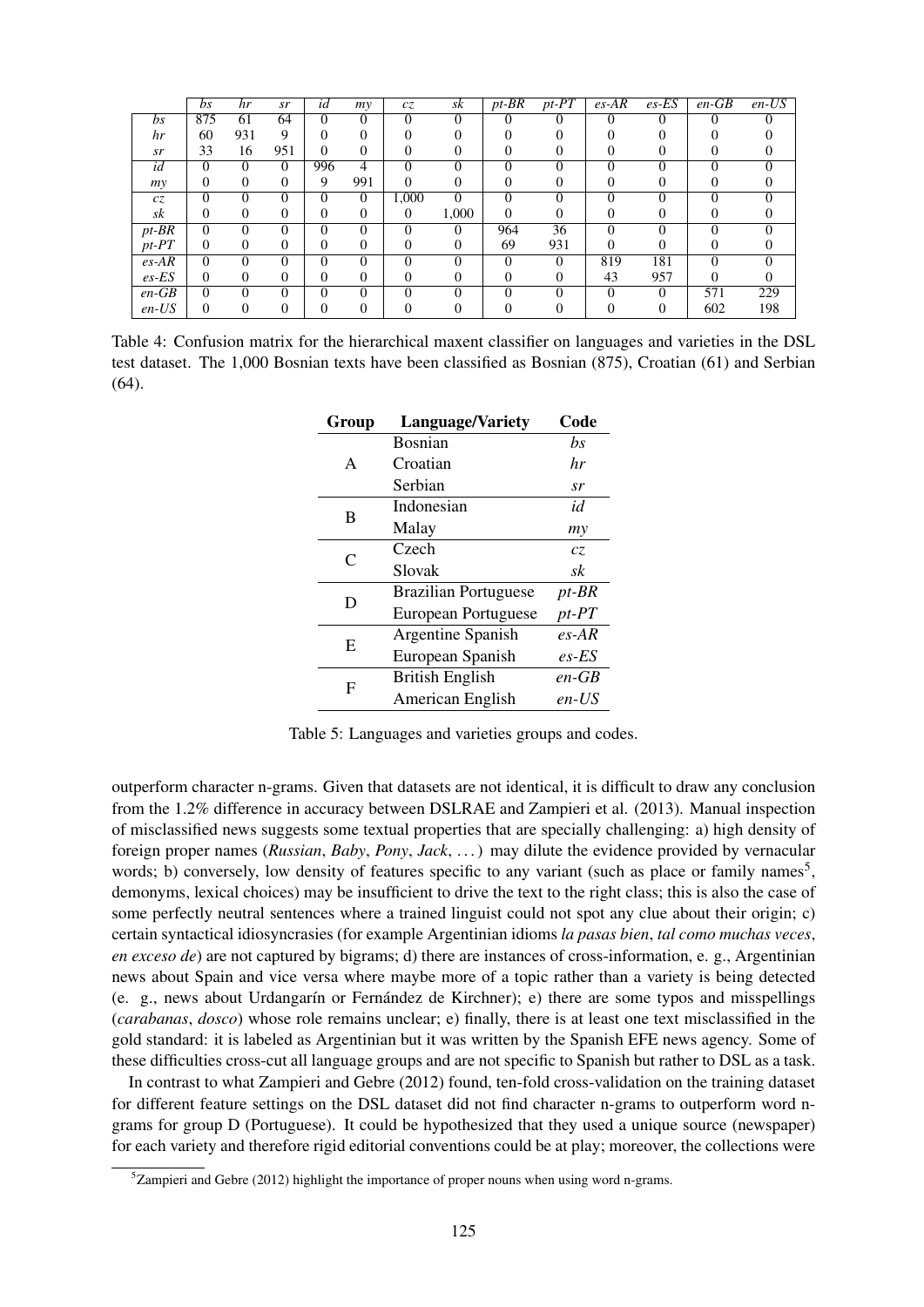three years distant, so topic consistency could also be compromised<sup>6</sup>. Manual inspection of mislabeled sentences shows some already known categories: evidence diluted by foreign words (*Red Brick Warehouse*, *Mesz ´ aros ´* , *Fat Duck*), poor evidence (*Valongo*, *Sao Paulo*) or cross-information (*TAP*, *Bras´ılia*). There is, however, a Portuguese-specific issue: some texts obey the 1990 Orthographic Agreement<sup>7</sup> which blurs the orthographic distinctions regarding diacritics or consonant clusters; in fact, one sentence contains words following both standards *(perspectiva* and *reproducão)*. It remains unexplained why word bigrams did not capture the Brazilian preference for passive voice (*foram rebaixados*), auxiliary + gerund chunks (*estamos utilizando*) or clitic dropping (*lembro*).

Despite findings by Tiedemann and Ljubešić (2012), character n-grams performed better during tenfold cross-validation on the training dataset for different feature settings on the DSL dataset for group A (Bosnian, Croatian and Serbian). Misclassified sentences involve failing to capture adapted place names (*Belgiji*, *Svedskoj ˇ* ) or derivational choices (*organiziranog*).

Results of ten-fold cross-validation on the training dataset for different feature settings for group B (Indonesian and Malay) top ranked word unigrams. Ranaivo-Malancon (2006) uses number formatting and exclusive word lists. It can be hypothesized that lexical overlap is low (see Table 2) and/or frequency distributions are dissimilar thus allowing word unigrams to perform as well as 'white lists'.

Languages of group C (Czech and Slovak) are dissimilar both orthographically and lexically. These dissimilarities are surprisingly well captured by the top 10,000 most frequent words.

# 5 Conclusions and Future Work

In this paper, we have shown that a hierarchical classifier is well suited to discriminate among different language groups and languages or varieties therein. Different features are shown to better suit typological traits of supported languages. A comparison to previous approaches is provided, when available.

In a multilingual setting, the effect of adding Galician to group D could be investigated. Focusing on Spanish language, we plan to geographically expand the classifier to deal with all national varieties, a much harder task as both Baldwin and Lui (2010) and Zampieri et al. (2013) remark. Moreover, the classifier could be used, as Tiedemann and Ljubešić  $(2012)$  suggest, to learn varieties discriminators to label texts beyond national classes (e.g. both Caribbean and Andean Spanish cross-cut national borders and, conversely, nations involved are known not to be dialectally uniform). Given that error analysis showed that word bigrams fail to capture certain syntactical idiosyncrasies, a model with longer n-grams and/or knowledge-richer features such as POS sequences could also be explored, although Zampieri et al. (2013) report lower performance than knowledge-poor features. Finally, classification techniques such as those described in Gyawali et al. (2013) may be used to discard translations when building monolingual, vernacular corpora.

A diachronic expansion, such as Trieschnigg et al. (2012), is also in mind. Medieval Castilian coexisted with other Romance varieties such as Leonese or Aragonese whose features permeated Castilian texts. Researchers are in need of a tool to properly classify diachronic texts to accurately describe older stages of Spanish. Following the suggestion of Tiedemann and Ljubešić  $(2012)$ , we envisage the use of parallel texts such as versions of the Bible from different areas to learn the differences among varieties.

#### References

- Timothy Baldwin and Marco Lui. 2010. Language identification: The long and the short of the matter. In *HLT-NAACL*, pages 229–237.
- Kenneth Beesley. 1988. Language identifier: A computer program for automatic natural-language identification of on-line text. In *Language at Crossroads: Proceedings of the Annual Conference of the American Translators Association*, pages 47–54.
- A. L. Berger, S. A. Della Pietra, and V. J. Della Pietra. 1996. A maximum entropy approach to natural language processing. *Computational Linguistics*, 22(1):39–71.

 ${}^{6}$ Ljubešić et al. (2007) warn against corpus-specific features.

<sup>7</sup> http://www.portaldalinguaportuguesa.org/acordo.php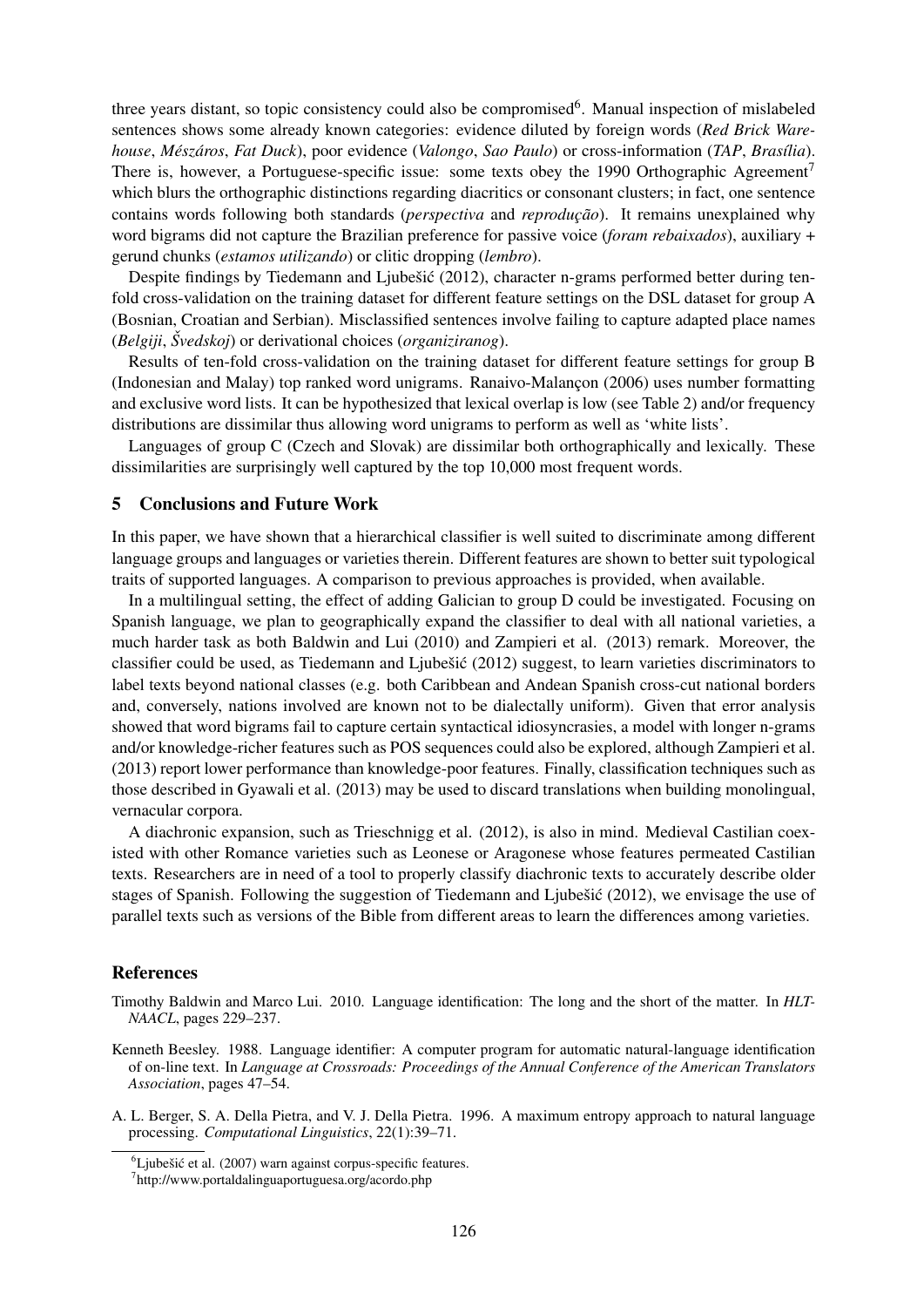Leonard Bloomfield. 1935. *Language*. Allen & Unwin, London.

- William B. Cavnar and John M. Trenkle. 1994. N-gram-based text categorization. In *Proceedings of 3rd Annual Symposium on Document Analysis and Information Retrieval (SDAIR 94)*, pages 161–175.
- J. N. Darroch and D. Ratcliff. 1972. Generalized iterative scaling for log-linear models. *The Annals of Mathematical Statistics*, 43(5):1470–1480.
- Ted Dunning. 1994. Statistical identification of language. Technical report, Computing Research Laboratory. New Mexico State University.
- E. Mark Gold. 1967. Language identification in the limit. *Information and Control*, 10(5):447–474.
- Gregory Grefenstette. 1995. Comparing two language identification schemes. In *Proceedings of the 3rd International Conference on Statistical Analysis of Textual Data (JADT 95)*, pages 263–268.
- Cyril Grouin, Dominic Forest, Lyne Da Sylva, Patrick Paroubek, and Pierre Zweigenbaum. 2014. Presentation et ´ résultats du défi fouille de texte DEFT2010 : où et quand un article de presse a-t-il été écrit ? In *Proceedings Atelier de cloture de la sixi ˆ eme ` edition du D ´ efi Fouille de Textes (DEFT-2010) ´* , pages 1–15.
- Binod Gyawali, Gabriela Ramirez, and Thamar Solorio. 2013. Native language identification: a simple n-gram based approach. In *Proceedings of the Eighth Workshop on Innovative Use of NLP for Building Educational Applications*, pages 224–231.
- Chu-Ren Huang and Lung-Hao Lee. 2008. Contrastive approach towards text source classification based on top-bag-of-word similarity. In *PACLIC*, pages 404–410.

Norman C. Ingle. 1978. *Language identification table*. The author, Shoreham-by-Sea.

- Heinz Kloss. 1967. Abstand languages and Ausbau languages. *Anthropological Linguistics*, 9(7):29–41.
- Zhang Le, 2004. *Maximum Entropy Modeling Toolkit for Python and C++*, December.
- Nikola Ljubešić, Nives Mikelić, and Damir Boras. 2007. Language identification: How to distinguish similar languages. In *Proceedings of the 29th International Conference on Information Technology Interfaces*, pages 541–546.
- Marco Lui and Timothy Baldwin. 2011. Cross-domain feature selection for language identification. In *IJCNLP*, pages 553–561.
- Marco Lui and Timothy Baldwin. 2012. Langid.py: An off-the-shelf language identification tool. In *Proceedings of the ACL 2012 System Demonstrations*, pages 25–30.
- Marco Lui and Paul Cook. 2013. Classifying English documents by national dialect. In *Proceedings of the Australasian Language Technology Association Workshop 2013 (ALTA 2013)*, pages 5–15.
- Bruno Martins and Mário J. Silva. 2005. Language identification in web pages. In Proceedings of the 2005 ACM *Symposium on Applied Computing*, pages 764–768.
- Paul McNamee. 2005. Language identification: A solved problem suitable for undergraduate instruction. *Journal of Computing Sciences in Colleges*, 20(3):94–101.
- Muntsa Padró and Lluís Padró. 2004. Comparing methods for language identification. *Procesamiento del Lenguaje Natural*, 33:155–162.
- S. A. Della Pietra, V. J. Della Pietra, and J. Lafferty. 1997. Inducing features of random fields. *IEEE Transactions on Pattern Analysis and Machine Intelligence*, 19(4):1–13.
- Bali Ranaivo-Malançon. 2006. Automatic Identification of Close Languages Case study: Malay and Indonesian. *ECTI Transactions on Computer and Information Technology*, 2(2):126–134.
- Liling Tan, Marcos Zampieri, Nikola Ljubešić, and Jörg Tiedemann. 2014. Merging comparable data sources for the discrimination of similar languages: The DSL corpus collection. In *Proceedings of the 7th Workshop on Building and Using Comparable Corpora (BUCC)*.
- Joel Tetreault, Daniel Blanchard, and Aoife Cahill. 2013. A report on the first native language identification shared task. In *Proceedings of the Eighth Workshop on the Innovative Use of NLP for Building Educational Applications*, pages 48–57.